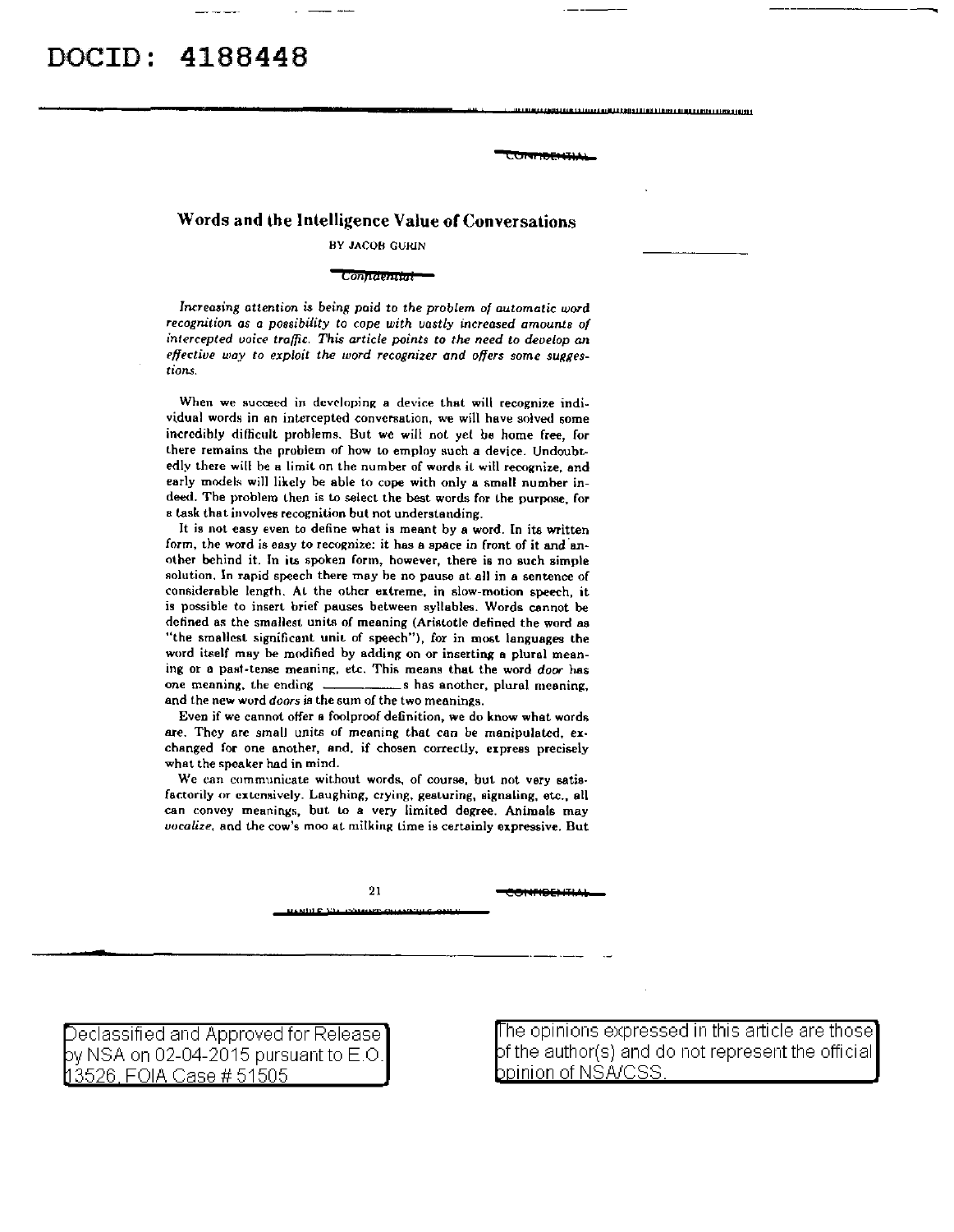## 4188448 DOCTD :

## VALUE OF CONVERSATIONS

only humans verbalize. Only humans have developed a highly conventionalized system of verbal noises, with an almost limitless numher of verbal symbols--words--to combine and order in any manner mutually agreed upon.

Language is an instrument developed by and for a group, sometimes referred to as the speech community. The group may be large or may conceivably have as few as two members, as is sometimes the case with identical twins, some of whom develop their own language which they use with each other while perfectly able to converse with the remainder of the family in "standard" language. Conventions in lexicon, grammar and phonology are the bone and sinew of a speech community, and mastery of these conventions pretty much guarantees intelligibility, unless the transmission channel is just too noisy. The boundaries of a speech community are not well defined in many cases. The English speech community certainly must cover the United States, Great Britain, Ireland, Canada and some smaller places, but then the Americans, British and Irish have their own speech communities as well, and the Scots may object to being lumped with the English into the British speech community.

One may think of speech communities as being distributed both horizontally and vertically. The horizontal distribution allows for dialect and language differences resulting from geographic separation. Vertical differentiation could result from any number of causes-education, social standing, type of occupation, etc. The individual is almost never a member of only one speech community; even achoolchildren quickly learn the language of the classroom and schoolyard, and employ language there that might sound strange and inappropriate at home.

Most occupations have their own jargon. It is likely that a speech community that is made up of practitioners of a trade or art will alter its speech only in its lexicon, leaving phonology and syntax pretty much alone. So although we complain when we enter a new field that we have to learn a "whole new language," we really mean only the words.

Lest the impression remain that the only movement we see in this area is toward a diversity of speech communities, it is worth noting that in the United States, among peoples highly diversified both racially and ethnically, a single language community was developed in a relatively short period of time. Pockets of non-English remain, but they are lost in the great expanse of common language on the continent. Many of the same forces for uniformity are still at work today, as they are in all speech communities. One of the best known societal hehaviors toward language is standardization, or in the jargon of the

22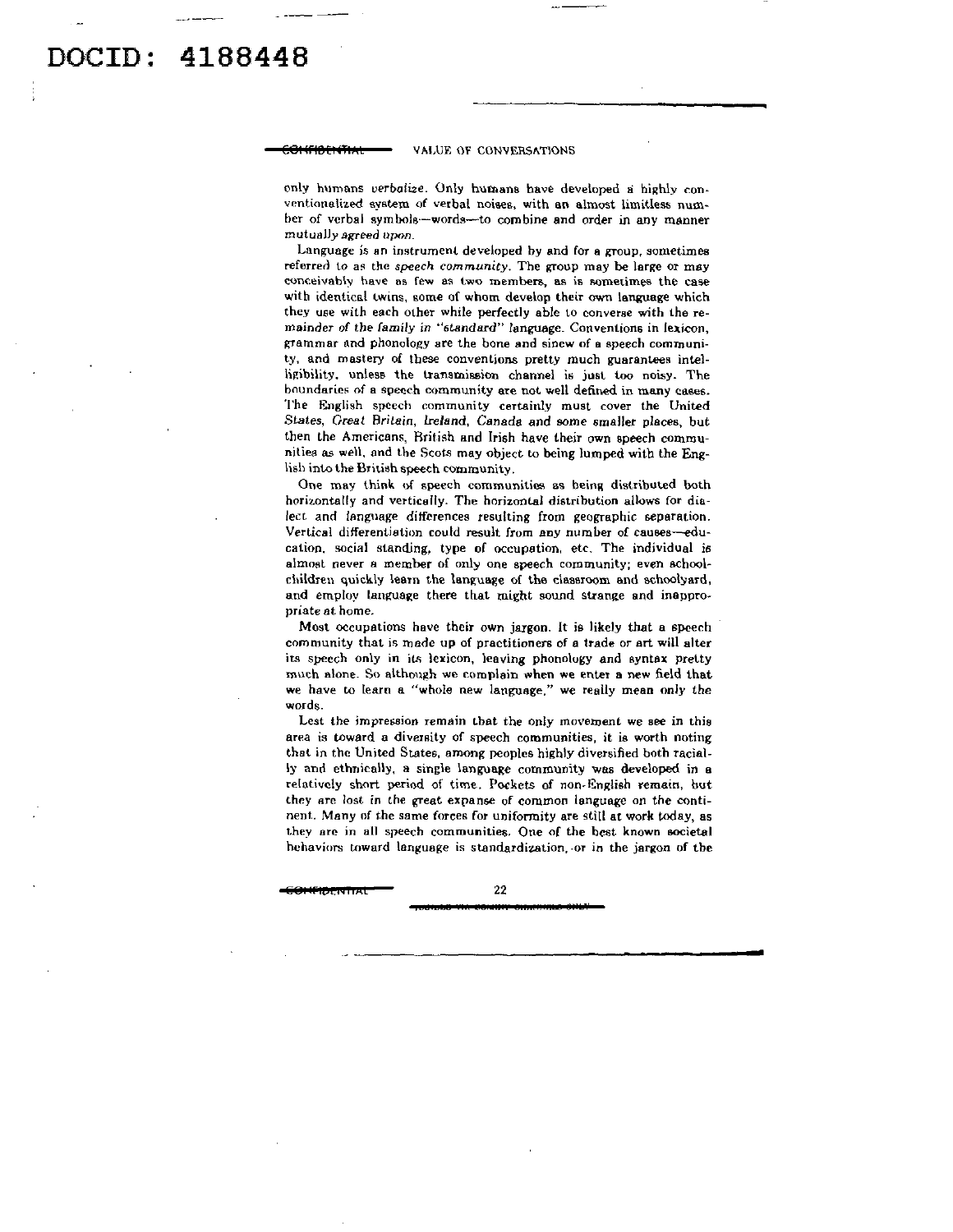### **JACOB GURIN**

# *<u>PROGRAMACATIAL</u>*

sociologist, "the codification and acceptance, within a community of users, of a formal set of norms defining 'correct' usage."

With minimal effort, each of us could list a surprisingly large numher of speech communities to which we belong. Some are open to all: one can be familiar with hundreds of highly specialized sports terms as a result of frequent and careful perusal of the sports pages of the newspaper. Think of all the words in golf, in baseball, in football, that are almost as familiar to the interested spectator as to the participant. Other speech communities are exclusive: the jargon of SIGINT is not likely to become common property outside the cryptologic community and authorized recipients of its product. Some societies have separate languages for men and for women, and each remains secret within the appropriate group. Some exclusiveness is tied to social level, and words and expressions that suit one group may be frowned upon as affected or at least inappropriate for another.

Some of the pet expressions of yesterday's teenager may only dimly resemble those used by the youngsters today. The language of the drug culture of the '60's undoubtedly influenced much of the young people's speech, so that "to crasb by the side of the road" merely meant to pull off to the side to grab forty winks. And where there is a generation gap, it is probably accentuated by the differences in language. No one born about 1920 would use the phrase "23 Skiddoo" except derisively, and no one born after 1940 would be likely to say "It don't mean a thing if it ain't got that swing" under any circumstances.

All languages use words, but what passes for a word in one language may not make the grade in another. For example, a single word in Paiute, and American Indian language, is (according to Edward Sapir): "wii-to-kuchum-punku-rugani-yugni-va-nut-m(u)," which may be translated literally as "knife-black-huffalo-pet-cut up-sit (pl.) futureparticiple-animate plural." Translated more freely, it reads: "they who are going to sit and cut up with a knife a black bull or cow." There is a distressing number of other languages that also tack on prefixes and suffixes to a root in such a way as to express complex ideas with what is really only a single word.

In spite of the widely heard admonition, "Think before you speak," we tend to think in words most of the time, and unless we edit in advance, the thought and the spoken word are virtually simultaneous. In an attempt to discover the value of words in the thinking process, the Soviet psychologist Luria conducted an experiment in Leningrad in

23

**COMMOCIVII** 

<sup>&#</sup>x27;Wm. A. Stewart, "A Sociolinguistics Typology for Describing National Multilingualism," in J. A. Fishman (ed.), Readings in the Sociology of Language (Mouton, The Hague, 1968), pp. 531-545.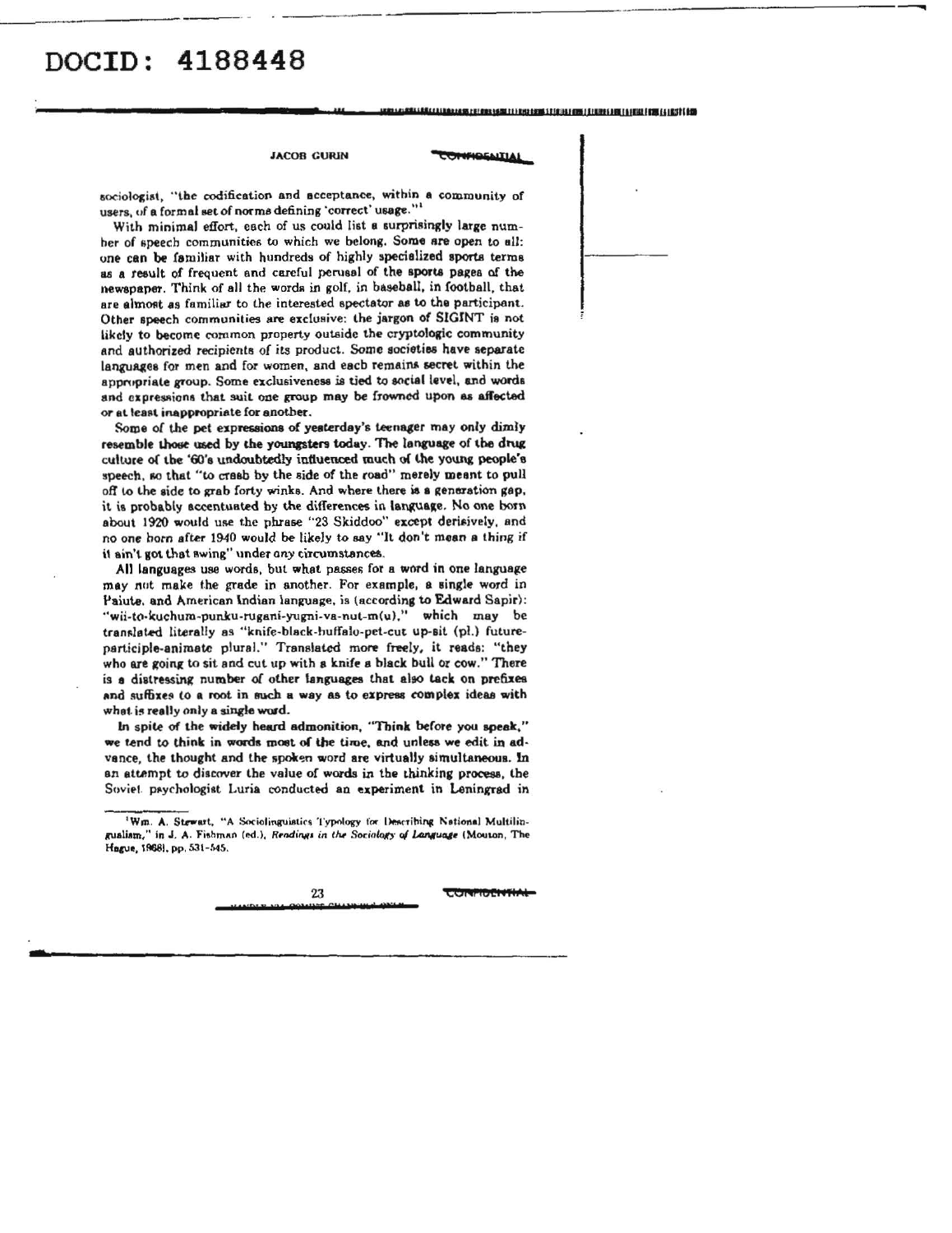VALUE OF CONVERSATIONS

which children between one and  $2\frac{1}{2}$  years old were presented with small red and green boxes. The green ones were empty but the red ones contained candy. The children had trouble picking the right boxes, and the next day the correct choice had to be worked out all over again. The picture changed completely, however, when speech was introduced. Learning proved lo be not only quicker and more permanent, but was also more readily transferred to situations in which different ohjects were used.<sup>2</sup> Another Soviet psychologist, Vygotsky, was so impressed with this experiment that he redefined word as "a microcosm of human consciousness.''

Some words have independent meaning, while others have only structural functions, For example:

| tree<br>sing<br>Independent<br>blue<br>Meaning<br>gently | if<br>it<br>of<br>hut | Grammatical elements.<br>useful only in con-<br>junction with other<br>words |
|----------------------------------------------------------|-----------------------|------------------------------------------------------------------------------|
|----------------------------------------------------------|-----------------------|------------------------------------------------------------------------------|

Occasionally a. form word, which has no independent existence, will change roles, depending on how it is used. The word "down"-most frequently an adverb-for example, may be transformed in phrases such as "to down one's tools," or "feel down," or "Down a drink." And often *8* single independent word, like the noun "stick," may trigger a host of verbal ideas, like waving, standing, hitting, poking, bending, and many others.<sup>3</sup>

Even within the same speech community, a word may acquire ell sorts of special meanings. Take the word "partner," with a few of its varied meanings: business partner; marriage partner; partner-in· crime. Or words with special metaphorical meanings, as in: human body; heavenly body; body Politic; automobile body; wine "with body." That a word may have many and very different meanings causes no surprise, but that mathematics might be helpful in analyzing this condition may seem odd. A novel approach was developed by Zipf, who claimed that "the number of different meanings of a word is equal to the square root of the frequency of usage of the word," $-Zipfs$  Law.<sup>4</sup>

In contrast with the variations in meaning acquired by a single word-polysemy-the matter is complicated, in the spoken language

'George K. Zipf. The Psycho-biology of Language (Cambridge, Mass. 1965).

<del>001 171 24</del>

<sup>&</sup>lt;sup>2</sup>A. R. Luria. The Role of Speech in the Regulotion of Normni and Abnormal Behavior (London, 1961), pp. 10-11.

<sup>&#</sup>x27;At the war crimes trials after WWII, a Japanese former prison camp guard was asked by the prosecutor whether he had beaten the prisoners with a stick or a club. The poor translator had a terrible time differentiating in Japanese. So "stick" carries yet another connotation, in English at least.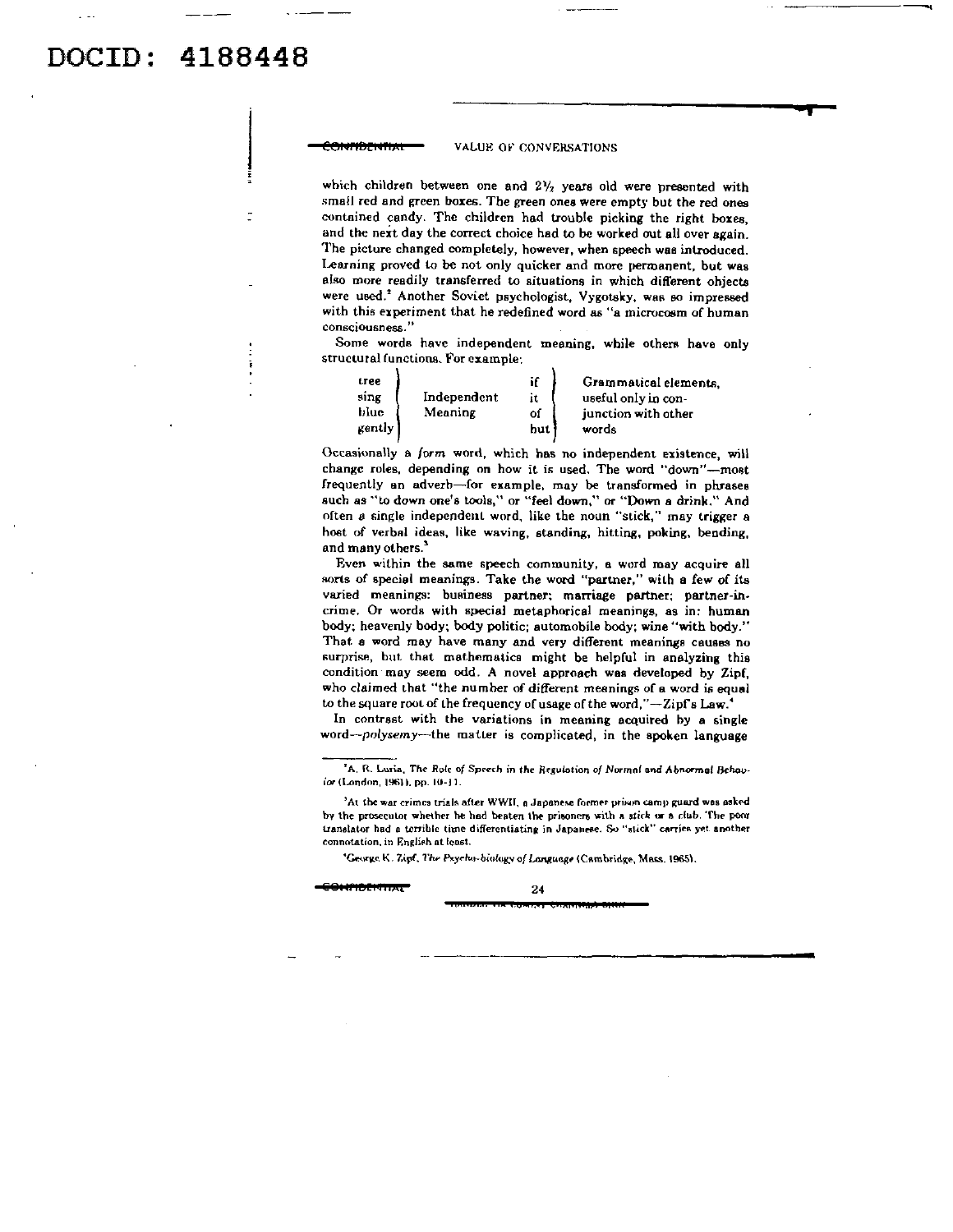# 4188448

.<br>In anti-the continues of the continues of the continues of the control of the control of the control of the control of the control of the control of the control of the control of the control of the control of the control

**JACOB GURIN** 

**IFIDENTIAL** 

by homonyms and homophones. Homonyms sound alike and are spelled in the same way, as in bat (flying mammal) and bat (stick used in baseball). Homophones sound the same but are spelled differently, as in pear, pare, pair. Although derived from different sources, unlike the case in polysemy, these words sound exactly alike.

What does all this mean for word-recognition as a tool for processing intercepted voice? Can the presence of a word, or a group of words, or a phrase, be used as a device for determining what a conversation is likely to be about? Can a selection/rejection system be built around automatic recognition of a limited number of spoken words? Is it possible to exercise selection in voice traffic without understanding the content of conversations but merely by determining whether or not certain words were spoken?

It is clear that each society contains speech communities employing specialized terminology, and this tendency to form such communities appears to be universal.

. "Whenever social circumstances lead to the formation of a distinct group within the whole body of a society, or of distinct common characteristics and functions for a category of the population, the people involved will tend to develop, or deliberately devise, speech forms of their own."\*

Here, surely, is an opening for the word-recognizer. Regardless of the specific subject discussed, it should be possible to surmise with some accuracy what speech community is represented. And if one accepts the idea that there are communities within communities, then it would not be unreasonable to expect that one could progress from identifying the speakers as:

> Military  $\rightarrow$  Ground Forces  $\rightarrow$  Artillery, or Military  $\rightarrow$  Air Force  $\rightarrow$  High rank/low rank

In the last instance, why else would one of the parties in the conversation keep repeating, "Yes, sir," "No, sir." "I'll take care of it right away, sir"?

Subject matter and speech community may coincide and often do in industrial and technological contexts. Therefore, the very existence of certain types of words in a conversation should lead to the conclusion that there is a good likelihood that the speech community, and therefore the subject, represented by such words is present. The jargon of shipbuilding, of petrochemicals, of diplomacy-any of these would be a good lead if those were selection criteria. And conversely, if rejection

Joyce O. Hertzler, A Sociology of Language (New York, 1965).

25